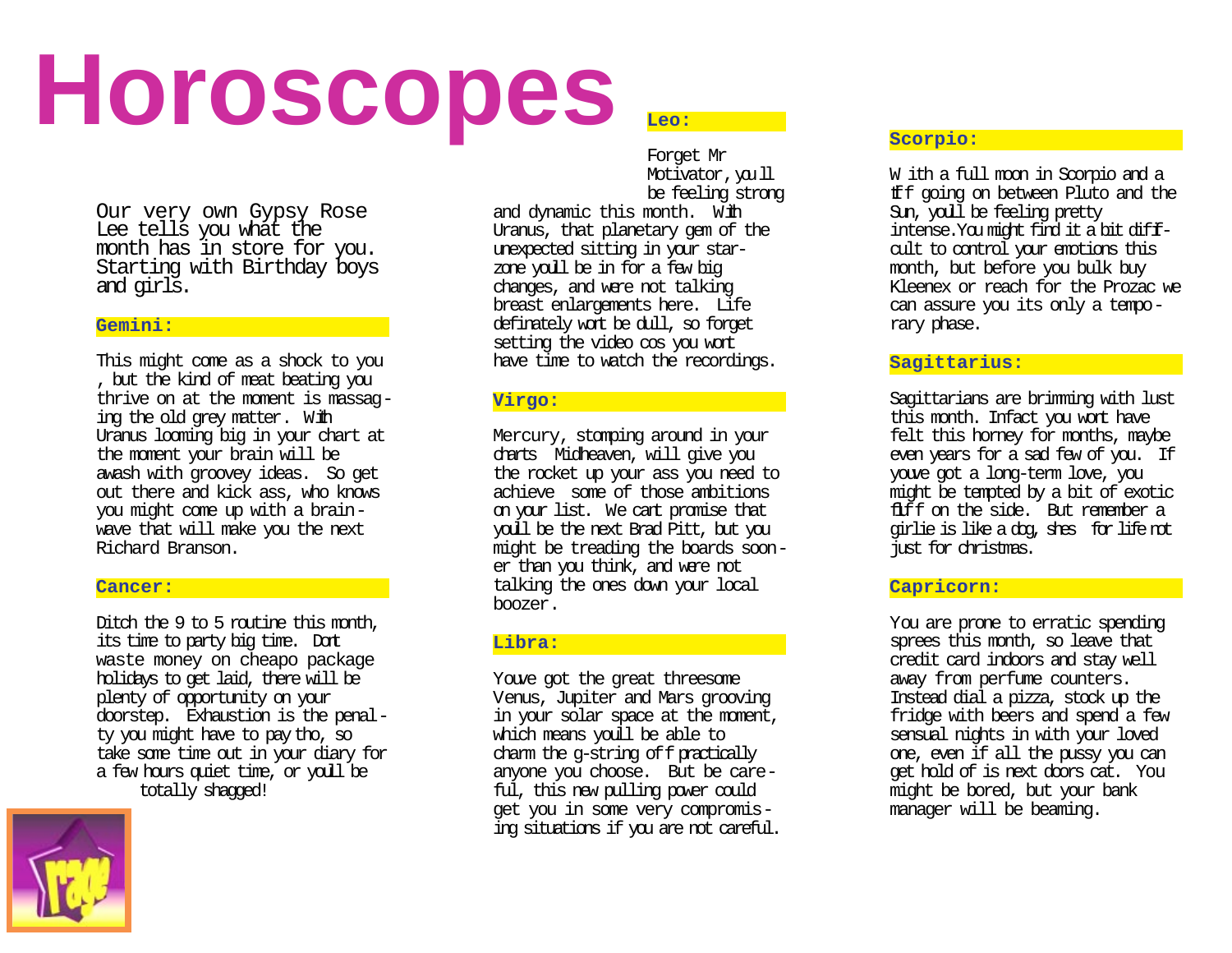#### **Aquarius:**

Aquarians have a reputation for going AWOL on hedonistic benders. Headstrong Mars zipping through your solar space at the moment will make you crazier than ever. Warning: if you are going to disappear on a two day looney, tell your girlie where you are going first, or you might find a far large knife flying your way.

#### **Pisces:**

Jupiter, the planet of mega luck , is shaking your hand right now, so stop day dreaming about Pamela Anderson s silicon mountains and get out there and make some cash. No suprise that someone near and dear to you will change their attitude to you when they find you are suddenly well wedged up.

#### **Aries:**

The people you meet this month are going to have a revolutionary impact on your life for maany years to come.Ok, it might not be the Dali Lama, but youd be suprised at how philosophical postmen can be these days.Extravagance will be a problem this month, so cut out the beluga caviar order from your

> shopping list and replace it with cods roe.



# **Problems Problems**<br> **Problems Problems**<br> **Problems**<br> **Problems**<br> **Problems**<br> **Problems**<br> **Problems**<br> **Problems**<br> **Problems**<br> **Problems**<br> **Problems**<br> **Problems**<br> **Problems**<br> **Problems**<br> **Problems**<br> **Problems**<br> **Problem**

**As we always say on rage, "a problem shared is a problem doubled" Join Dr Struckoff in some interesting medical judgements**

#### Dear Dr Struckoff

Ive got a terrible confession to make, I cant even tell my best girlfriends about it. Im totally obsessed with masturbating. I do it with everything from the anti-perspirant cant to the garlic squeezer on a daily basis. I thought this was a lads domain. My boyfriend would rather have a vindaloo and a tank of beer than sex, and when it does happen its a roll on roll off job. Is there something wrong with my hormones.

Yours exhausted from Leeds.

#### Dr Struckoff replies:

I could say it has something to do with the northern air, but I won t jump on that clinical bandwagon. It is safe to say that girlies have a much higher sex drive than boys. Girls have been brought up to do it when requested and not talk about. Boys brag about it all the time and very rarely do it. Id stick to the old candle if I was you and when think of it as a treat thats if the guy who is

rolling on you isn t a centre forward for Wales! So stop those sleepless nights, you are totally normal with a capital N.

#### Dear Dr Struckoff

One night I invited my best mate and his lass round for supper with me and my girlfriend. Whilst my gal was slaving over spag bol in the kitchen the three of us got pretty wild on wine and whiskey. My lass needs her 8 hours so she hit the duvet early. My mate passed out, leaving me and lass. We ended up playing strip poker on the kitchen table, one thing led to another and before I knew what I was doing we were acting out the kitchen sink scene from Fatal Attraction. I felt quilty the next day, but when I saw them down my local a week later I really fancied here and thought yes I could go some of that again. She totally ignored me. Do you think she thought I was crap or what? mystified from Manchester

#### Dr Struckoff replies

Arrogance my dear is not the word. I think your head is far bigger than